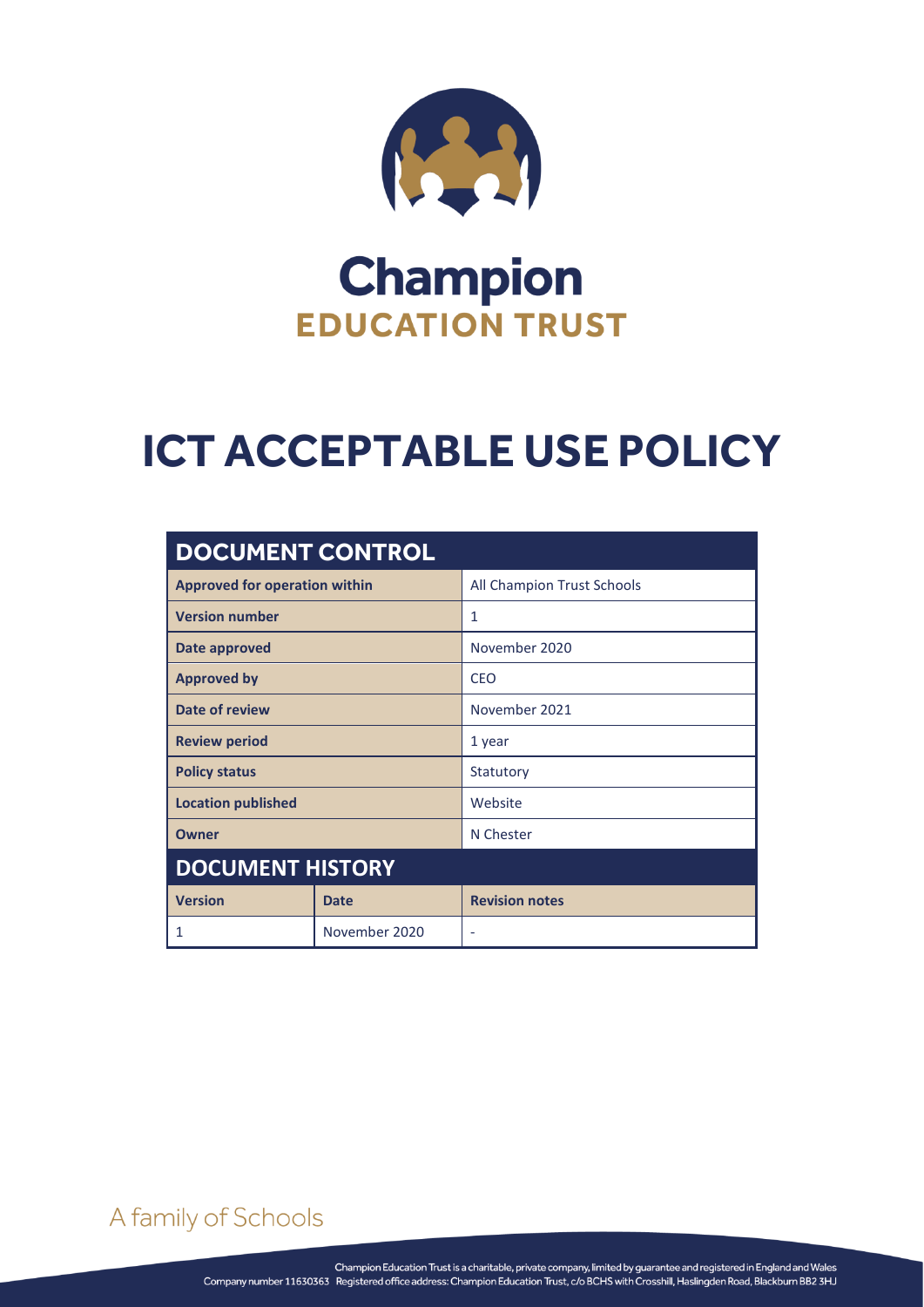# **ICT ACCEPTABLE USE POLICY**

# **CONTENTS**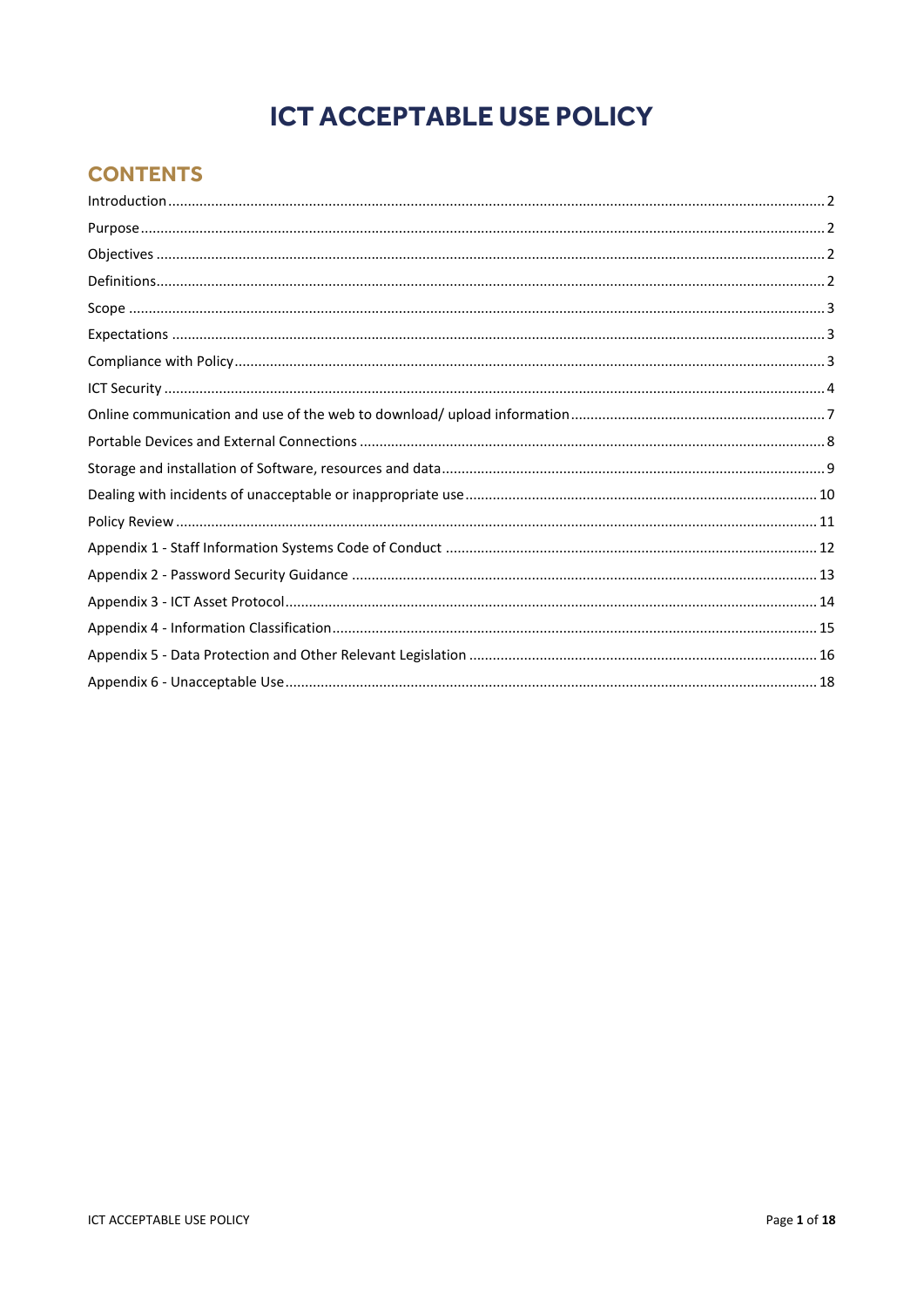# **ICT ACCEPTABLE USE POLICY**

### <span id="page-2-0"></span>**INTRODUCTION**

This policy outlines the secure and safe use of computer equipment on the shared Champion Education Trust and BWD network.

Champion Education Trust and BWD LA and are committed to protecting employees, partners and students from illegal or damaging actions by individuals, either knowingly or unknowingly. Champion Education Trust and Local Authority will take appropriate steps to protect ICT equipment, resources and environments from threats, including but not limited to unauthorised access, computer viruses, violation of privacy and interruption to service.

### <span id="page-2-1"></span>**PURPOSE**

The purpose of this policy is to:

- Define the acceptable use of Champion Education Trust ICT resources and equipment.
- Ensure all use of the ICT resources and equipment is legal, ethical, and consistent with the aims, values and objectives of the BWD LA and Champion Education Trust.
- Inform all users of their personal responsibilities when using the school and LA ICT resources and equipment and environment.
- To protect the BWD LA and Champion Education Trust IT environment from all threats whether internal or external.
- To ensure that those who use LA or school ICT resources, equipment and networks are aware of the requirements of IT Security and Acceptable Use.
- To ensure that users are aware of their roles and responsibilities in applying, enforcing and complying with ICT Security and Acceptable Use.

# <span id="page-2-2"></span>**OBJECTIVES**

The objectives of this policy are to:

- Ensure that equipment, data and staff are adequately protected on a cost-effective basis against any action that could adversely affect the school;
- Ensure that staff users are aware of and fully comply with all relevant legislation and guidance around ICT security and safe and acceptable use of ICT;
- Create and maintain within the school a level of awareness of the need for ICT security to be an integral part of the day to day operation so that all staff understand the need for ICT security and their own responsibilities in this respect.

# <span id="page-2-3"></span>**DEFINITIONS**

For the purposes of this document the terms 'ICT' (or 'ICT system') 'ICT environment, 'ICT data' and 'ICT user' are defined as follows:

- 'ICT' (or 'ICT system') means any device for automatic storing and processing of data and includes mainframe computer, minicomputer, microcomputer, personal computer (whether hand-held laptop, portable, standalone, network or attached to a mainframe computer), workstation, word-processing system, desk top publishing system, office automation system, messaging system, any other similar device and peripherals for these devices.
- ICT environment means any virtual, online, networked or computer based resource or facility available through the school or LA.
- 'ICT data' means any information stored and processed by ICT and includes programs, text, pictures and sound; see appendices 4 and 5
- 'ICT user' applies to any Authority employee, member of school staff, student or other authorised person who uses the school's ICT systems and/or data.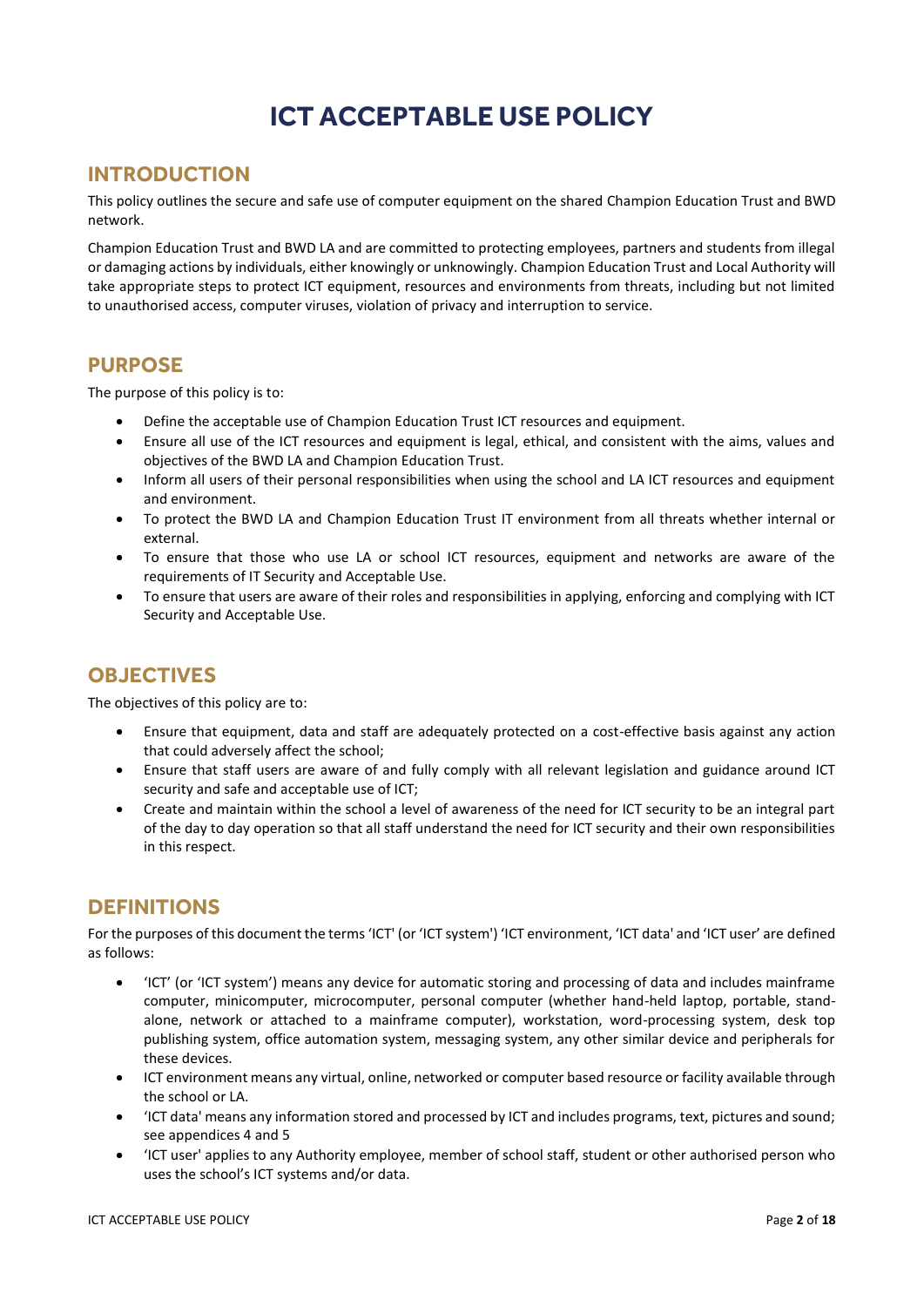# <span id="page-3-0"></span>**SCOPE**

This policy applies to all users of Champion Education Trust and Blackburn with Darwen LA ICT environment and equipment, and must be adhered to at all times. It also sets expectations for the appropriate, legal and safe use of all equipment in school, including devices belonging to staff and students.

It also covers:

- All equipment that is owned or leased by Champion Education Trust, or BWD LA.
- Guest devices authorised by Champion Education Trust or BWDB.
- All employees, contractors and temporary staff, outsource agents and other workers at Champion Education Trust or BWD LA who are responsible for the administration and management of the Champion Education Trust ICT equipment and resources.
- All those who use the Champion Education Trust ICT services including both students and staff.

### <span id="page-3-1"></span>**EXPECTATIONS**

The appropriate Acceptable Usage Agreement should be signed by all staff and students, and a parent or guardian of each student. A signed AUA form should be returned before a user is permitted access to ICT equipment and services. Signed AUPs are stored safely in the School Office. All school staff have a responsibility to familiarise themselves with the relevant sections of this policy before using the Champion Education Trust or BWD LA ICT equipment and environment. Each staff user must read, understand and sign to verify they have read and accepted this policy before using the ICT equipment and environment. **See appendix 1.**

Any user found to have breached the terms of this policy, may be subject to the Champion Education Trust disciplinary procedure. If a criminal offence is considered to have been committed further action may be taken to assist in the prosecution of the offender(s).

### <span id="page-3-2"></span>**COMPLIANCE WITH POLICY**

The ICT environment is provided to support learning within BWDB education system. All those accessing the Champion Education Trust ICT environment will comply with all current legislation in England, in addition to any requirements placed on them by this security policy. This includes compliance with legislation designed to protect personal information, legislation covering software and similar intellectual property licensed from third parties, and cooperation with Law Enforcement agencies. If in any doubt, the user should seek advice from the Headteacher.

#### Compliance with Policy for all users

The primary usage will be to support school educational and pastoral activities. Full compliance with the acceptable use policies and policy standards is expected, including:

- Compliance with and adoption of the agreed password standards (Appendix 2)
- Adoption of safe practices to ensure the integrity of the ICT environment, password security and data security.
- Compliance with the appropriate reporting mechanisms should they suspect an account has been compromised, ICT security breached or a safeguarding issues arise. In the first instance, for SIMs this would be the School Business Manager and the ICT Technician for other breaches. They would then ensure that this is reported to the Headteacher. Where use may be illegal or result in misconduct proceedings, please refer to the illegal misuse of ICT Flowchart (Appendix 8)

The ICT resources and equipment are provided primarily for the purpose of conducting and supporting learning and teaching activities; however personal usage of school, LA or personal equipment is permitted as long as that does not:

- Take place during lesson time or otherwise interfere with the user's professional role.
- Bring the Local Authority or Champion Education Trust into disrepute.

All users should be aware that usage may be monitored and/or recorded; misuse of the ICT equipment and environment may lead to disciplinary action. In such situations, the Headteacher and Local Authority will be the arbiters of whether or not the use was reasonable in the circumstances.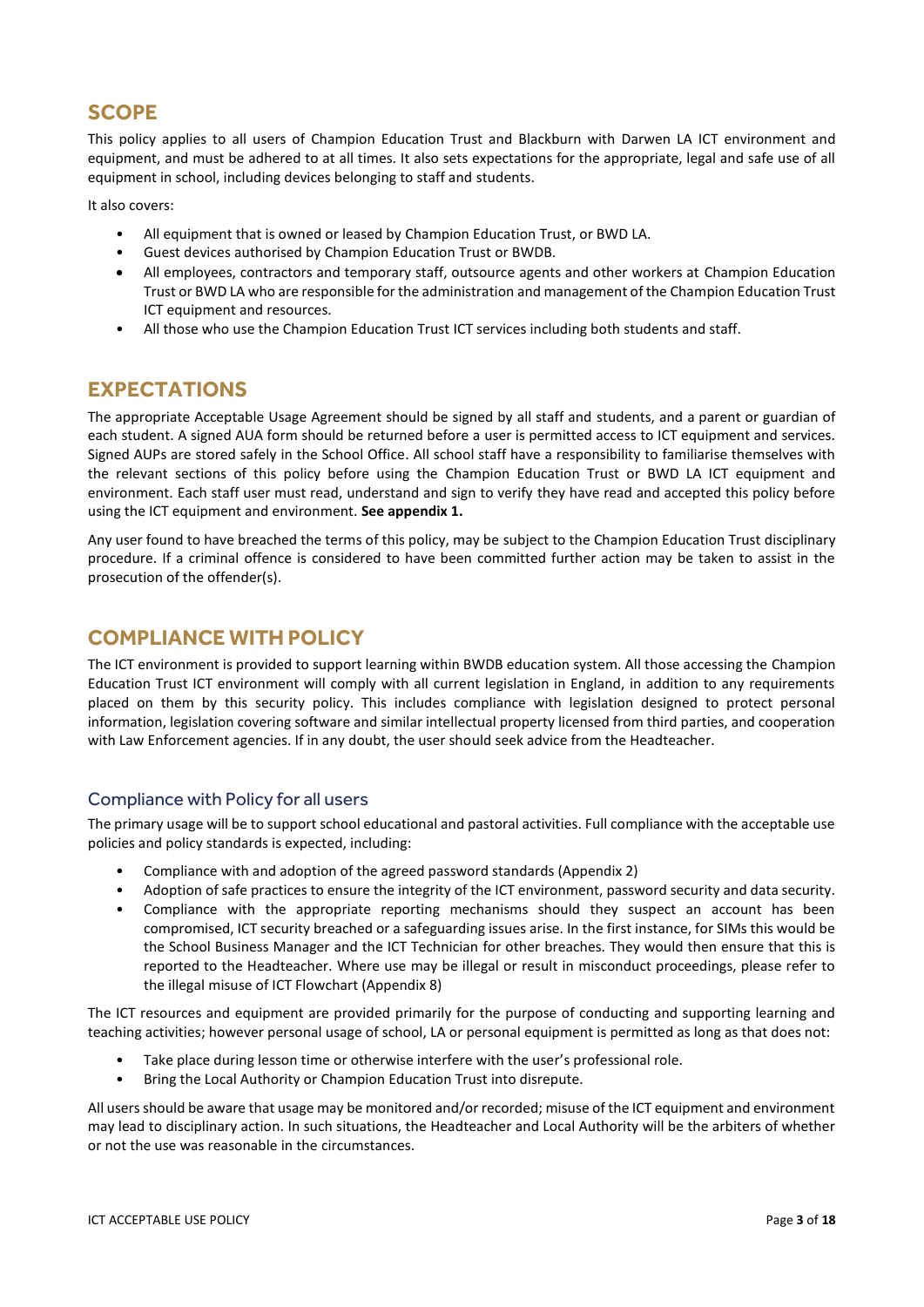#### Compliance with Policy for all school staff

In general, the acceptable use standard for school staff is the same as for students except:

- It is acceptable for a member of the school staff to access and use one of their students' accounts, in order to assist the student in using the ICT resources and equipment.
- It is acceptable for a member of the school staff to access a student's files.
- Members of the school staff should not use any other users ICT Service user account login for work or personal matters.
- Whilst legally school staff have a right to delete files considered to be inappropriate that are on a student's personal device, members of staff do not delete content of files from devices. Correct procedure is to report this to the E-Safety Lead
- [http://www.education.gov.uk/aboutdfe/advice/f0076897/screening,-searching-and-confiscation/screening](http://www.education.gov.uk/aboutdfe/advice/f0076897/screening,-searching-and-confiscation/screening-searching-and-confiscation)[searching-and-confiscation](http://www.education.gov.uk/aboutdfe/advice/f0076897/screening,-searching-and-confiscation/screening-searching-and-confiscation)

#### Compliance with Policy for temporary users

All temporary users will be required to:

- Sign the acceptable use agreement and agree to abide by the requirements set out in this policy.
- Sign the relevant E-Safety AUA and agree to abide by the E-Safety policy.

#### Compliance with Policy for Operations Staff and Authority Staff

Technical support staff may have access to other users' information and files within the ICT environment. This information will only be accessed for operational purposes. It must never be copied outside the ICT environment. Inappropriate access to, or misuse of, personal information within the ICT environment will be considered a disciplinary offence.

### <span id="page-4-0"></span>**ICT SECURITY**

A number of different groups have responsibility within Champion Education Trust ICT for aspects of ICT Security.

#### Governing Body Responsibilities

The governing body has ultimate corporate responsibility for ensuring that the school complies with the legislative requirements relating to the use of ICT systems and for disseminating policy on ICT security and other ICT related matters. In practice, the day-to-day responsibility for implementing these legislative requirements rests with the Headteacher.

#### Headteacher Responsibilities

The Headteacher is responsible for ensuring that the legislative requirements relating to the use of ICT systems are met and that the school's AUP/ICT Security Policy is adopted and maintained by the school. He/she is also responsible for ensuring that any special ICT security measures relating to the school's ICT facilities are applied and documented as an integral part of the Policy.

The Headteacher, in accordance with the School's Financial Regulations, shall ensure that an inventory of all ICT equipment (however financed) is maintained and all items accounted for at least annually.

In practice, the day to day functions may be delegated to a named member of school or technical staff, who will keep an inventory of equipment within their remit.

The Headteacher is also responsible for ensuring that the requirements of the General Data Protection Regulation and the Data protection Act 2018 (Appendix 5) are complied with fully by the school. This is represented by an on-going responsibility for ensuring that the:

- Registrations under the GDPR and DPA are up-to-date and cover all uses being made of personal data.
- Registrations are observed with the school.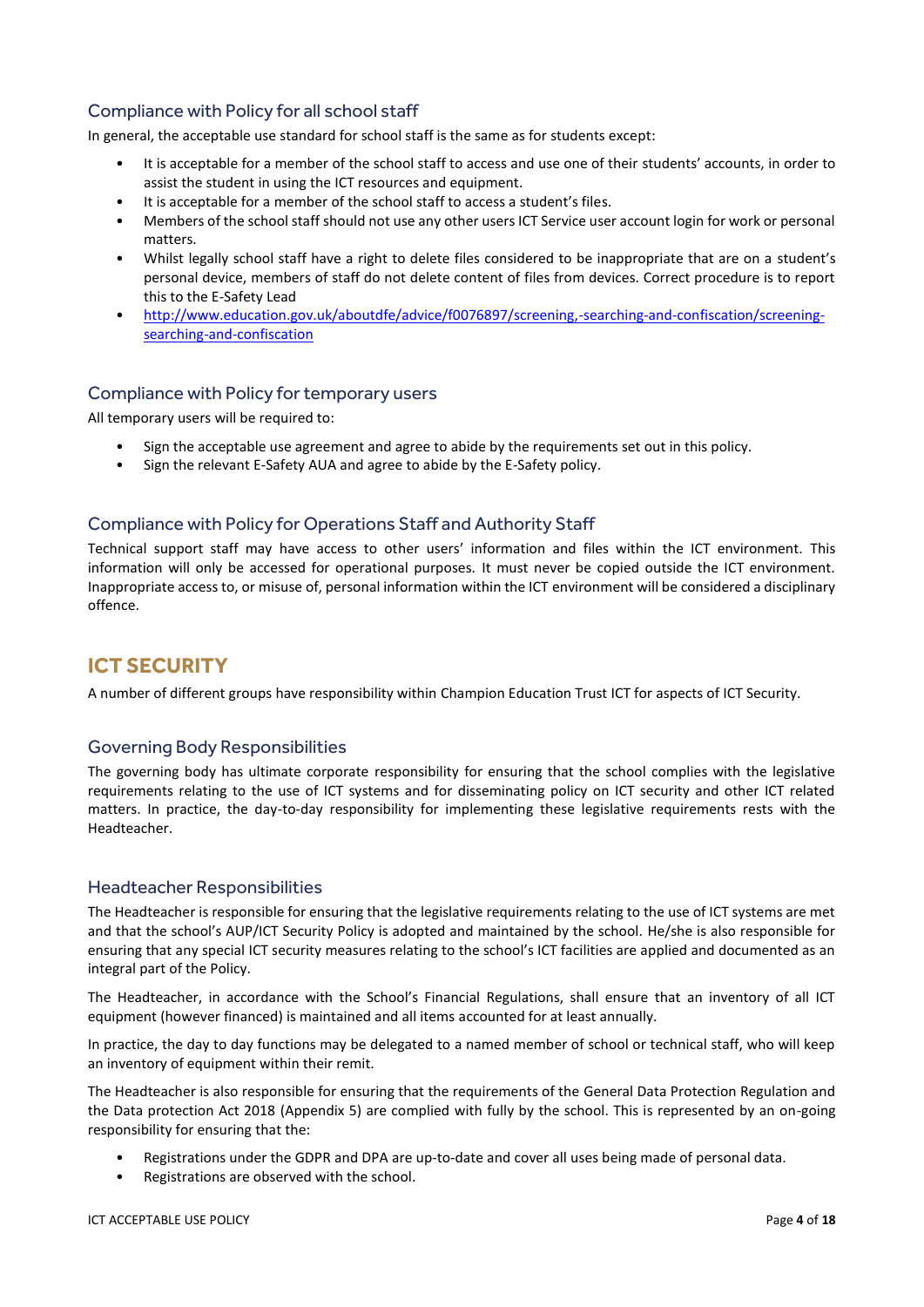• School has a current Data Protection Policy, clearly defining how they assess and record levels of protection data.

In addition, the Headteacher is responsible for ensuring that users of systems and data are familiar with the relevant aspects of the Policy that the appropriate controls are in place for staff to comply with the Policy. The Headteacher or Chair of Governors should ensure that details of any suspected or actual breach are recorded and made available to Internal Audit upon request. The Headteacher or Chair of Governors must advise Internal Audit of any suspected or actual breach of ICT security pertaining to financial irregularity.

#### Internal Audit responsibilities

The Internal Audit Section of Blackburn with Darwen is responsible for checking periodically that the measures prescribed in each school's approved ICT Security Policy/AUP are complied with, and for investigating any suspected or actual breaches of ICT security.

Specialist advice and information on ICT security may be obtained from Head of Audit and Assurance Audit and Assurance 01254 585630 and The Information Governance and IT Compliance Manager 01254 585226.

#### School Responsibilities

The Governing Body and Headteacher are ultimately responsible for all school responsibilities.

The school is responsible for:

- Ensuring appropriate arrangements are applied for the removal of any ICT equipment from its normal location. These arrangements should take into consideration the risks associated with the removal and the impact these risks might have.
- Giving adequate consideration to the physical security of rooms containing ICT equipment (including associated cabling). As far as practicable, only authorised persons should be allowed access to the school's server or servers that provide access to data.
- Defining and documenting the requisite level of protection for data and documents according to the information classification system.
- Defining and documenting appropriate levels of access to the network and associated resources including the LP and IMS.
- Ensuring staff with higher levels of access sign any additional documentation as required.
- Ensuring the Ethical and safe disposal of decommissioned equipment.
- Ensuring the Integrity of data, both during repair of faulty equipment and the disposal of assets.

#### User accounts

Access to the environment will be by individual user account for staff, who will be required to comply with minimum password standards and students have a common password but are taught the importance of securing their documents. **See appendix 2 for guidance on standards for passwords.**

- Enabled user accounts are available only for current staff and students.
- The user account of anyone who is under investigation for inappropriate use of the system must be disabled promptly.
- 'Generic' or group usernames (i.e. accounts that could be used by more than one person) will only be created in special circumstances and must be agreed beforehand by the Headteacher and access restricted as appropriate.

Access to another user's data may be given in exceptional circumstances. Should this be required users should seek advice from the Headteacher.

#### Equipment siting

Reasonable care must be taken in the siting of computer screens, keyboards, printers or other similar devices. Whenever possible, and depending upon the sensitivity of the data, users should observe the following precautions: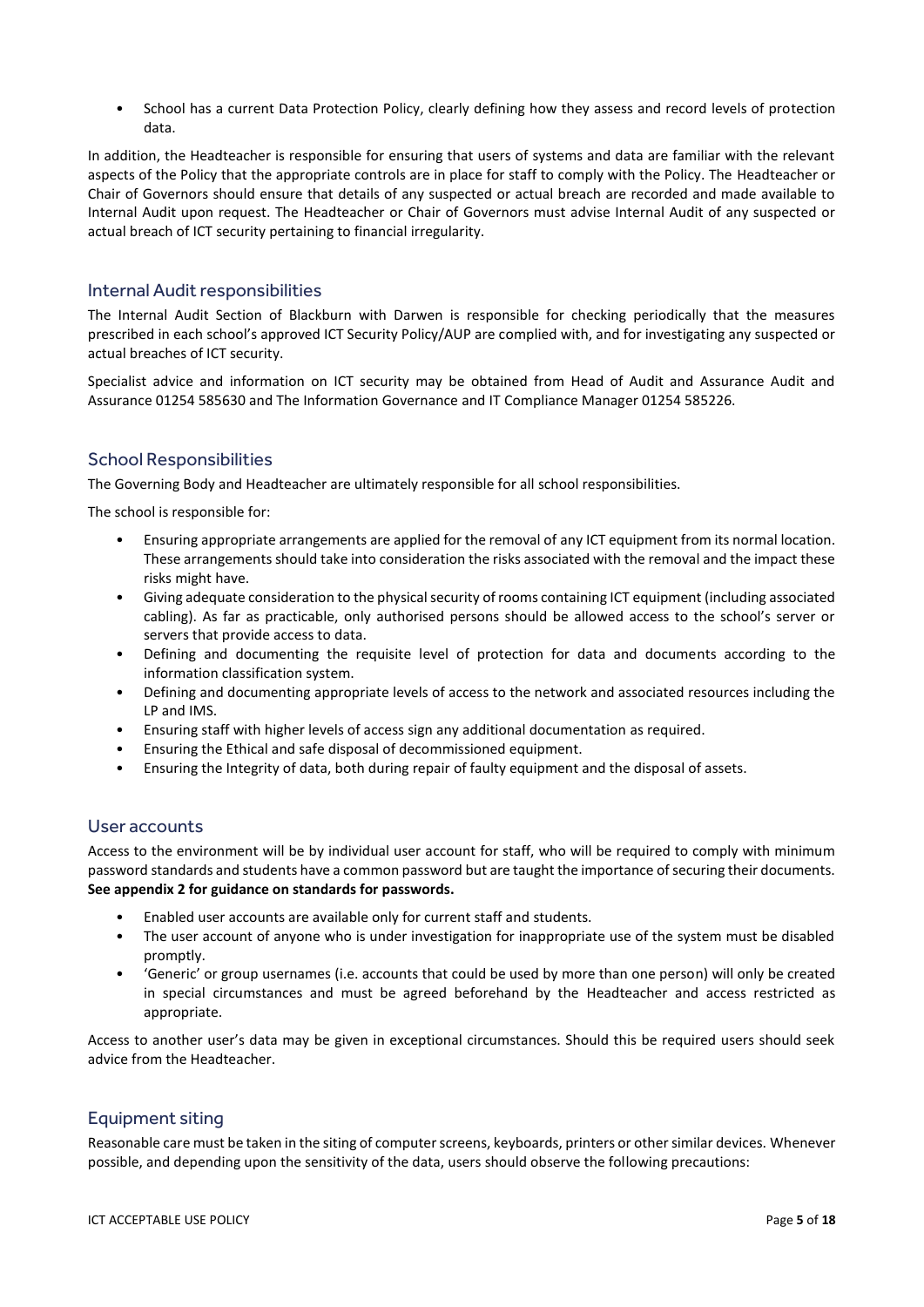- Devices should be positioned in such a way that information stored or being processed cannot be viewed by persons not authorised to know the information. Specific consideration should be given to the siting of devices on which confidential or sensitive information is processed or retrieved.
- Users should avoid leaving computers logged-on when unattended if unauthorised access to the data held can be gained. Clear written instructions to this effect should be given to users.
- A 'clear desk policy', i.e. hard copies of sensitive data are not left unattended on desks.

The same rules apply to school equipment in use at a user's home or when accessing sensitive data using home equipment.

#### All users responsibilities

All users will sign a user agreement at an appropriate level, before using the school's ICT equipment.

All users of the school's ICT systems and data must comply with the requirements of this Acceptable Use Policy, which are summarised in Acceptable Use Agreement attached as **Appendix 1**. Students will sign an appropriate acceptable use agreement and should be guided by school staff towards respecting and conforming to the expectations of this policy.

All users are responsible for:

- The use of their unique logon details (usernames and passwords), email address where provided and for all content that is transmitted received and stored by their user account. It is of utmost importance that the password and access to a user's account remains protected at all times. See guidance document in Appendix 2.
- Reporting concerns over password security immediately.
- Users are responsible for notifying the Headteacher of any suspected or actual breach of ICT security. Where the level of breach requires it, the Headteacher should inform Internal Audit.
- Looking after all computer equipment, ensuring they leave PCs and peripherals in the condition in which they were found.
- Ensuring any mobile devices used in school are, when not in use, switched off fully, connected for charging and stored in a secure place.
- Ensuring students in their care are reminded regularly of expectations around appropriate use of ICT equipment security and E-Safety.
- Returning portable equipment signed out to them for updates when requested to do so.
- Endeavouring to protect Champion Education Trust equipment and the network against Viruses, Malware and other forms of software based attacks by virus checking portable devices and following only reliable, known links.
- Reporting any inappropriate use of ICT services (see section 7).
- Following the ICT Asset Protocol when taking any school or BWD LA ICT equipment off the schools premises.
- Users should report any incidents, either perceived or real, to the Headteacher at their school. The Headteacher is responsible for escalating such incidents to LA, technical support service, Internal Audit or other organisation as appropriate.
- All staff should ensure all personal data (student/parent/staff) held and used by them is either returned to school ownership or destroyed when leaving employment. Failure to do this may constitute a breach of data protection rules by Champion Education Trust.

Users should not make any attempt to disable or reconfigure any ICT security measures or software, including Anti-virus software or seek to bypass any monitoring, filtering or security measures that are in place.

#### **Users are responsible for ensuring all data requiring backup is stored on the server and not saved on individual computers.**

#### Staff users additional responsibilities

Where users have access to sensitive data, they will receive training on data security before accessing data at an appropriate level on the managed service network.

Staff users are responsible for:

- Protecting access to their account, and for maintaining the appropriate confidentiality of their data.
- Ensuring privacy of student data.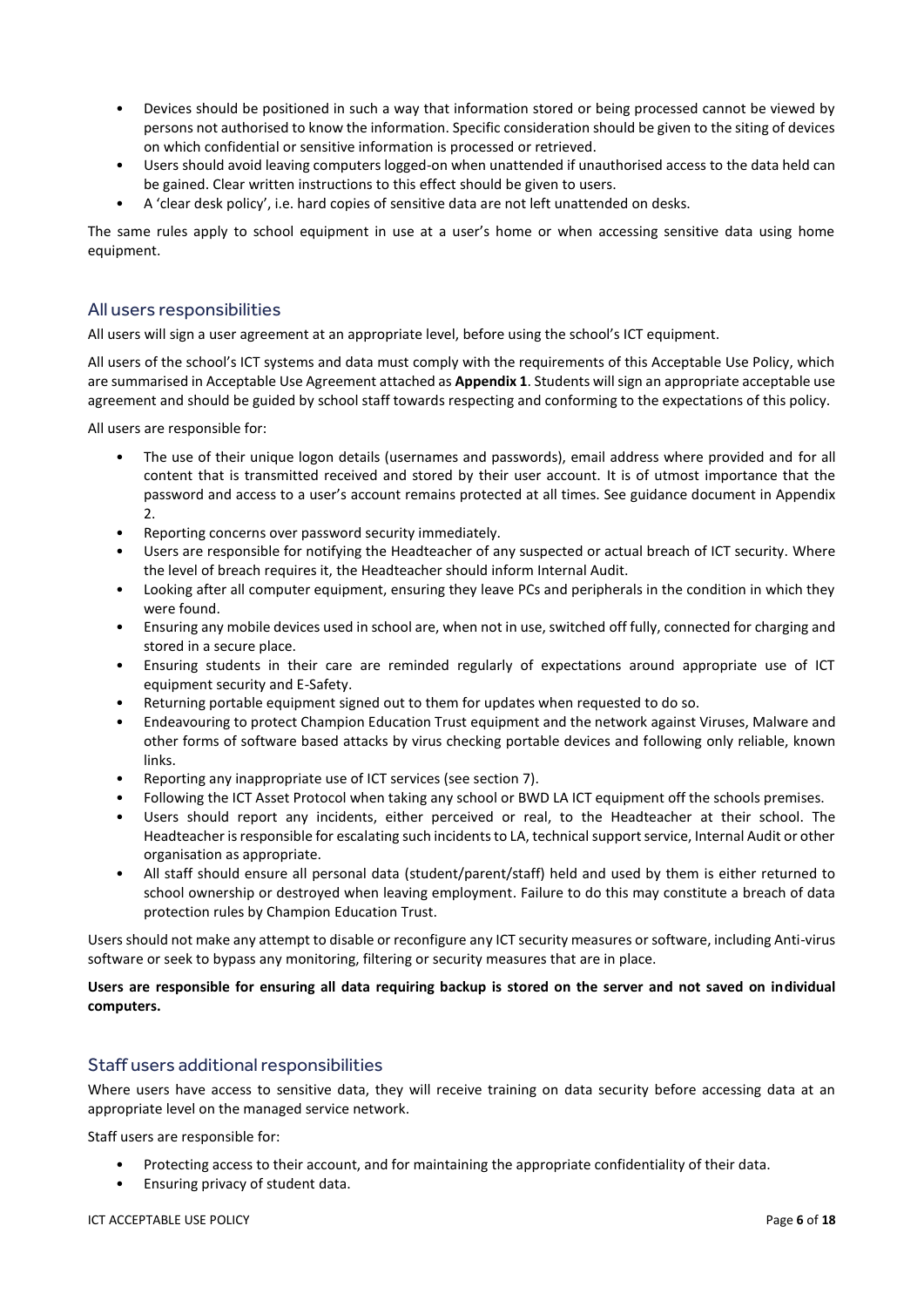- Storing data appropriately.
- Ensuring students in their care are reminded regularly of expectations around appropriate use of ICT equipment security and E-Safety.
- Returning portable equipment signed out to them for updates when requested to do so.

#### School technical support

We insist that all technical support staff fully understands and complies with the requirements of the General Data Protection Regulation (GDPR), the Data Protection Act 2018 (DPA) and all legislation around the control and storage of data. IT Support have responsibility for:

- Ensuring all data held on the curriculum server is backed up and this process meets Government baseline security criteria.
- Bringing any security incidents, either perceived or actual, to the attention of the Headteacher.
- Management of the ICT network, ICT equipment, systems and data including controlling access to these assets under the instruction of The Headteacher.
- Integrity of data during both repairs of faulty and disposal of equipment.
- Measures to guard against unauthorised access to data, such as ensuring that all data is held in a secure location.
- Ensuring approved security patches and service packs are in place on all devices.
- Administering the practical aspects of ICT protection and ensure that various functions are performed, such as maintaining the integrity of the data, producing the requisite back-up copies of data and protecting the physical access to systems and data.

# <span id="page-7-0"></span>**ONLINE COMMUNICATION AND USE OF THE WEB TO DOWNLOAD/ UPLOAD INFORMATION**

#### Provision

#### Internet access

The provision of the Internet access is owned by the Council and all access is, recorded and logged. This supports the performance of internal investigations and the management of systems as well as helping to ensure compliance in accordance with the Regulation of Investigatory Powers Act 2000.

Users browse the Internet through a filtered service that is designed to reduce the risk of access to inappropriate material. Nevertheless this filtering cannot be 100% effective, and users should be aware of the possibility of access to inappropriate material and know what to do if such material is displayed (See the school's E-safety Policy). Please note that this service is managed by BWD LA. Where a user's job role requires them to access sites that may be considered inappropriate approval must be obtained from their Headteacher prior to access.

Staff with access to the BWD Schools or LA email should be aware that the content of emails and attachments may need to be disclosed under the GDPR and DPA (see Appendix 5) and the Freedom of Information Act 2000. Email use is filtered and can be recorded.

The BWD Learning Platform provides facilities for publication on the World-Wide Web for school-related information, tools to communicate across the school community and tools to upload and publish ideas and resources.

Communication through the Learning Platform may be permitted, but students will receive E-Safety education before using the system (for further information, please see E-Safety Policy).

#### Guidance on use

All use of electronic forms of communication or use of the web to share, access download or publish information, should:

• Ensure that personal and financial information is safeguarded, including personal contact details.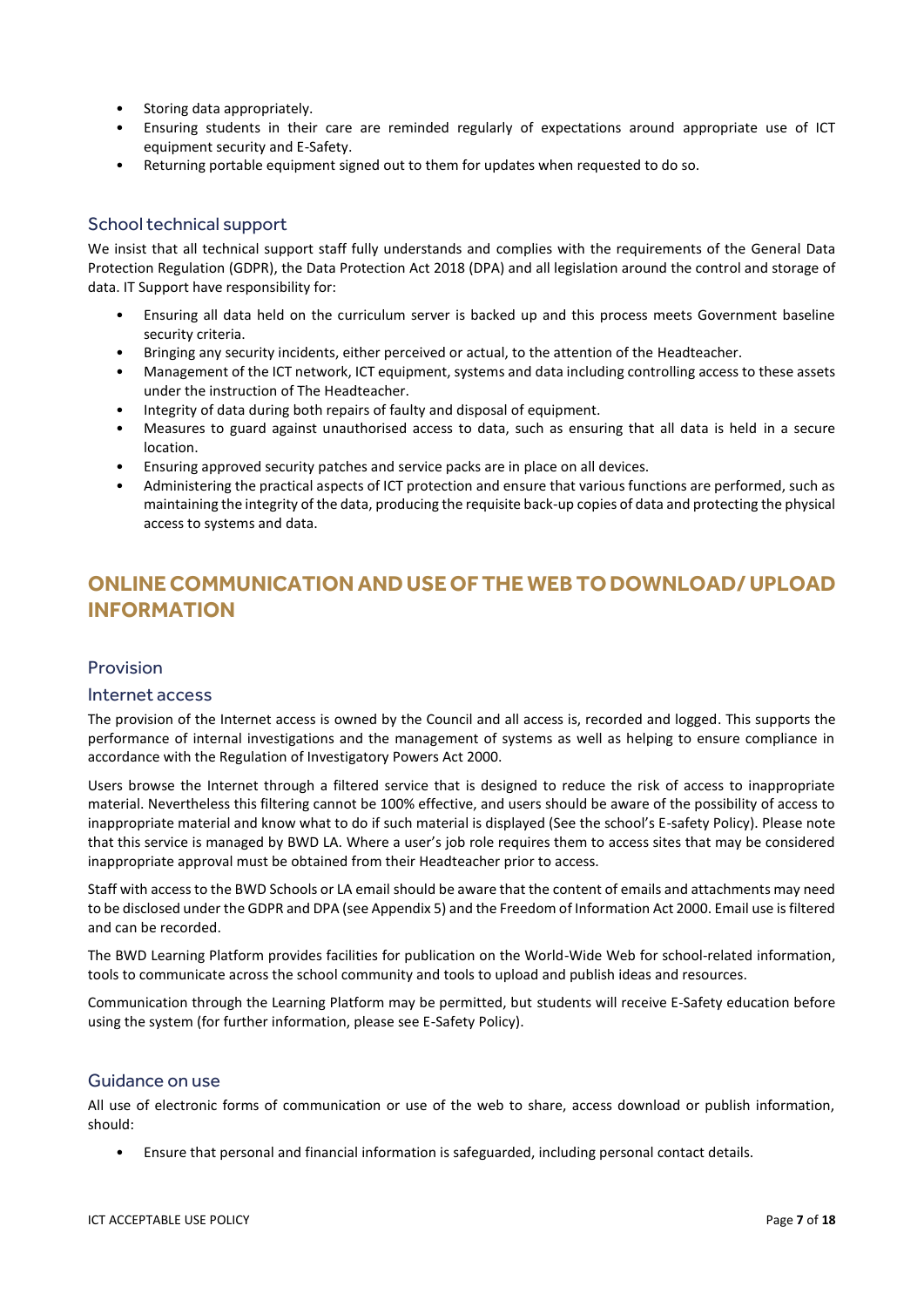- Ensure the security of the ICT network by maintaining up to date virus protection and following links downloading files from reliable sources only.
- Always use an official school email address when sending, receiving or forwarding emails containing RESTRICTED information.
- Access news groups, bulletin boards and other similar communication groups for educational purposes or those relating specifically to their professional role only.
- Use social networking sites, real time chat, discussion forums, online games and other similar web resources only when expressly permitted to do so for educational purposes, or as part of a member of staff's professional role.
- Only publish information they have permission to use from the school and individuals.
- Abide by copyright laws and licensing constraints regarding the use of software and electronic media.

*Boundaries around publishing publicly accessible information and resources should be agreed on a school by school basis, with staff given appropriate permissions and clear guidelines as to acceptable content.*

Use of electronic forms of communication or web access to share, download or publish information, for the following purposes is not permitted and may result in disciplinary and legal action where necessary.

- Sending, receiving, accessing or downloading obscene, racist, or insulting language, images, video or other media.
- Sending, receiving, accessing or downloading content in any form, containing provocative, suggestive or discriminatory language.
- Engaging in activities that bully, harass, mislead others or cause distress to groups or individuals.
- Accessing sites that are violent, hateful and discriminatory, promote hacking, or encourage gambling.
- Revealing information of a personal or private nature, or information that may lead to identification of an individual.
- Sending SPAM
- Downloading, uploading sharing or copying any content of copyrighted material, unless permission has been sought and given by the owner of the copyright (Please note breaching this is a criminal act and may lead to personal prosecution).
- Forwarding emails or information containing personal, confidential or sensitive information (therefore classified as PROTECT or RESTRICTED information - see Information Classifications Section) from official school email addresses to any personal email addresses including the employee's own personal email.
- Sending or forwarding emails containing RESTRICTED information to recipients outside the school who do not have Champion Education Trust email accounts. This should be done through your standard school email address with appropriate encryption. Contact the BT&IT.
- Using the LA and Champion Education Trust IT Systems to support private business or money making activities.
- Any use that may potentially bring the users, the school and or the local authority into disrepute. (Where a user is unsure whether a particular use is acceptable, it is their responsibility to consult the Headteacher).

# <span id="page-8-0"></span>**PORTABLE DEVICES AND EXTERNAL CONNECTIONS**

Facilities are in place to allow the transfer of information into and out of the Champion Education Trust ICT environment by removable media (e.g. CD, pen drive, flash memory card, removable hard drive etc.). Automatic anti-virus and security tools are in operation to scan material during such transfers.

#### External Network Connections

Requests for external connections to access the LA ICT Network, must be brought to the attention of BWD LA representatives and BT/IT, who will establish whether it is safe to permit such access.

#### Removable Media and Mobile Devices

Securing PROTECTED or RESTRICTED data is of paramount importance – particularly in relation to the LA and Champion Education Trust need to protect data in line with the requirements of the Data Protection Act1998. When using portable devices and removable media: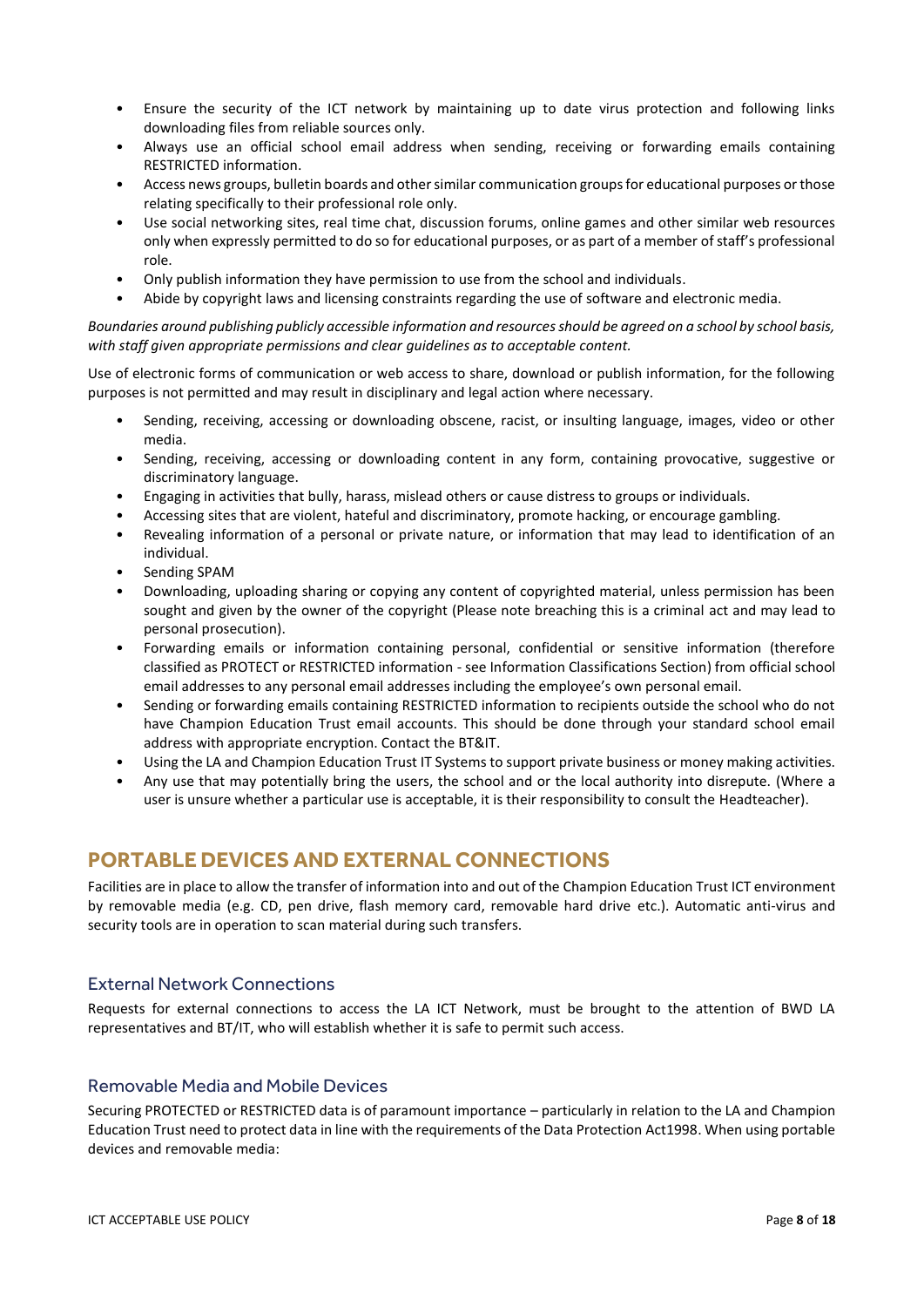- Permission should be sought from the Headteacher and an assessment of risks, especially relating to information assurance, should be carried out before taking mobile devices out of the school site or using cloud technology to store work related information. (Appendix3)
- Users should sign to acknowledge receipt of loan devices.

Users should not engage in the following activities when using portable devices and removable media:

- Any action designed to circumvent anti-virus and ICT security measures when connecting school equipment to private networks, or when accessing LA resources through private networks.
- Storage of PROTECT or RESTRICTED material. See Appendix 4
- Storing any data on removable media or mobile devices once it has been transferred/used.
- All devices MUST be encrypted this is a minimum standard expected by the Information Commissioner's Office (ICO) for devices used to hold personal data

#### Devices connected to the BWD or school ICT network

Any device connected to the BWDLA or Champion Education Trust ICT network must comply with the following rules:

- All network servers and desktops must have adequate, up-to-date anti-virus protection or end-point security tools with automatic updates.
- Up-to-date security patches and service packs must be in place on all devices.
- Authority must be sought from the Headteacher before guest devices can be connected to the school network.

Any loss or theft of removable media or portable devices must be reported immediately to the Headteacher. If the device contains personal data the School's Data Protection Officer should also be notified and a data breach form completed.

### <span id="page-9-0"></span>**STORAGE AND INSTALLATION OF SOFTWARE, RESOURCES AND DATA**

The use and storing of information by the LA/School is controlled by certain Acts of Parliament. There are obligations for the School and members of its community that must be followed. **See Appendix 5.**

The owner has the legal title to the property. In this respect, all software, data and associated documentation produced in connection with the work of the school are the legal property of the Local Authority, which will normally hold it for the benefit of Champion Education Trust.

Exceptions to this will be allowed for software and documentation produced by individual Teachers when agreed in writing by the Headteacher.

We also use software and data that are the legal property of external organisations and which are acquired and used under contract or licence.

#### Licenses

Software license compliance requires all software used within the School is legally licensed, in accordance with the Copyright, Designs and Patents Act 1998.

It is the school's responsibility to ensure that all software on the ICT network is appropriately licensed.

The school is responsible for compiling and maintaining an inventory of all software held by the School and for checking it at least annually to ensure that software licences accord with installations.

To ensure the School is compliant the following rules must be adhered to:

- All software must be purchased with a licence appropriate to its intended use.
- The LA and school expressly prohibits the illegal duplication of software.
- Copying, downloading and storing of copyrighted material (such as music, and photographs from magazines) that is not waivered for educational use is strictly prohibited.
- It is the school's responsibility to ensure that software added to all devices and desktops including guest devices, is appropriately licensed.

#### **Please be aware that failure to follow this policy could lead to criminal prosecution.**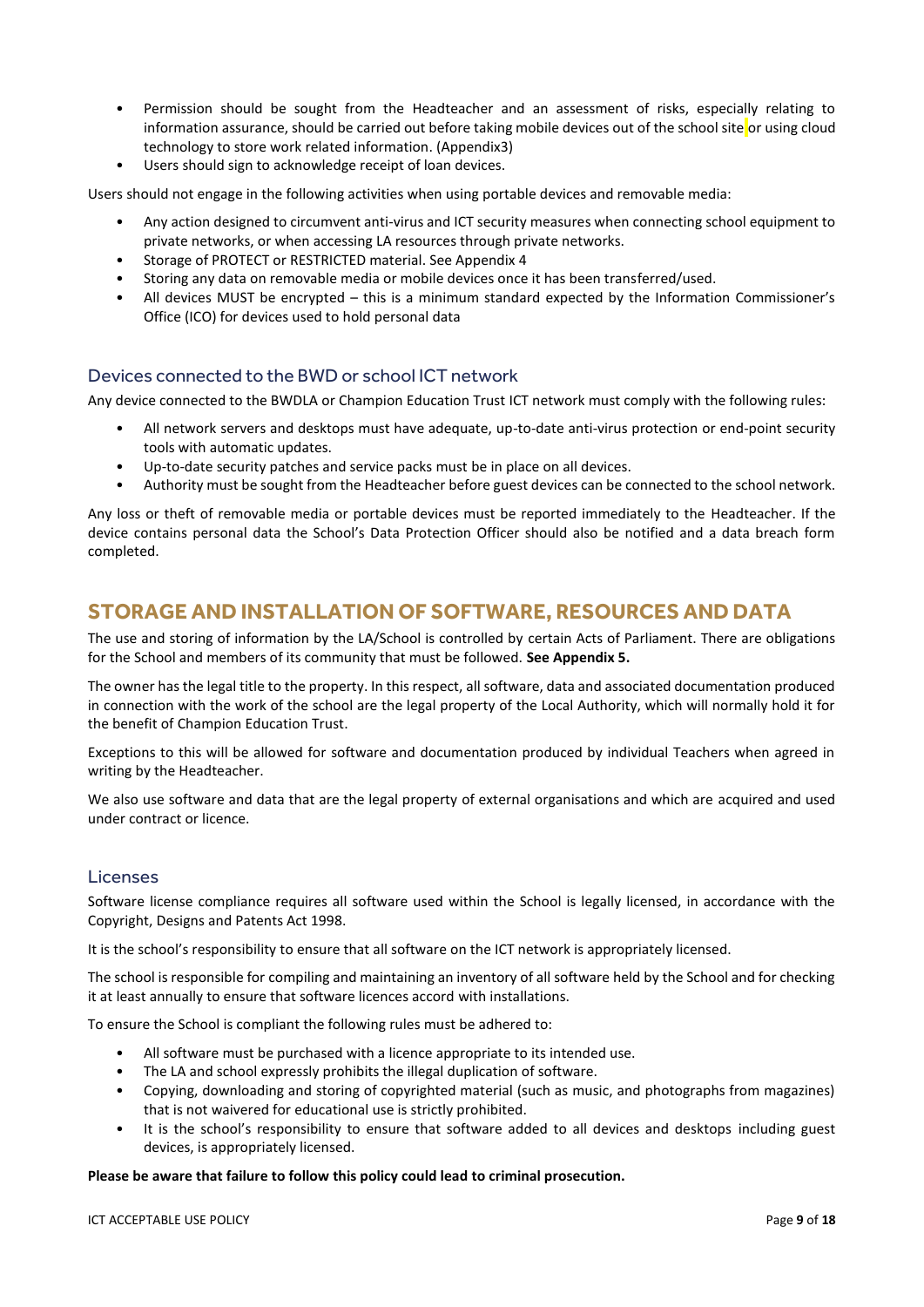#### Data Ownership

Data within the Champion Education Trust ICT environment will be owned by a number of different individuals and organisations. BWD LA will have the final decision on the ownership of any particular item. All data will be handled in a manner appropriate to its sensitivity.

#### Legal Responsibility

Blackburn with Darwen Borough Council collects, holds and uses data about people and organisations with whom it deals with in order to conduct its business.

Blackburn with Darwen Borough Council fully endorses and adheres to the Principles of Data Protection as set out in the GDPR and the DPA, and other relevant information security legislation.

Data protection and privacy must be ensured as required in relevant legislation, regulations, and, if applicable, contractual clauses. Key records must be protected from loss, destruction and falsification, in accordance with statutory, regulatory, contractual, and business requirements. **See Appendix 5 and the School's Data Protection Policy.**

#### Protection of Data

The Local Authority and School will take appropriate steps to prevent, loss or incident, whether accidental or malicious, including error, fraud, damage and disruption to computing or communications facilities.

# <span id="page-10-0"></span>**DEALING WITH INCIDENTS OF UNACCEPTABLE OR INAPPROPRIATE USE**

#### Systems and Security Monitoring

All users should be aware that in order to provide a secure environment the following detective security controls are in place:

- The trust email system is filtered and recorded.
- Web usage is actively filtered and recorded.
- System usage may be recorded.
- System files, etc. may be accessed to ensure confidentiality integrity and availability.
- All users are responsible for the security of ICT systems, including appropriate use of resources such as email and the internet.
- Parents and carers will be informed of the expectations and responsibilities of their child when using mobile ICT equipment and the BWD Learning Platform and encouraged to support their child in fulfilling the expectations.
- Any user data retained by filtering systems will not be released unless authorisation has been given by the Headteacher or an appointed member of staff.

#### Reporting

Any inappropriate or unacceptable use of the school ICT equipment, resources or personal devices during school time should be reported to the appropriate organisation.

#### **Consequences**

Champion Education Trust or Local Authority reserves the right to suspend or terminate an account if a security breach is encountered. The unacceptable use will be investigated as a security incident and the school or LA will decide on the appropriate disciplinary action.

- The Incidence Response Protocol is followed where inappropriate or illegal material may be present on school equipment.
- Incidents are recorded in the correct section of the incident log by the Headteacher.
- The LA is informed of sites that need to be blocked (E learning Team).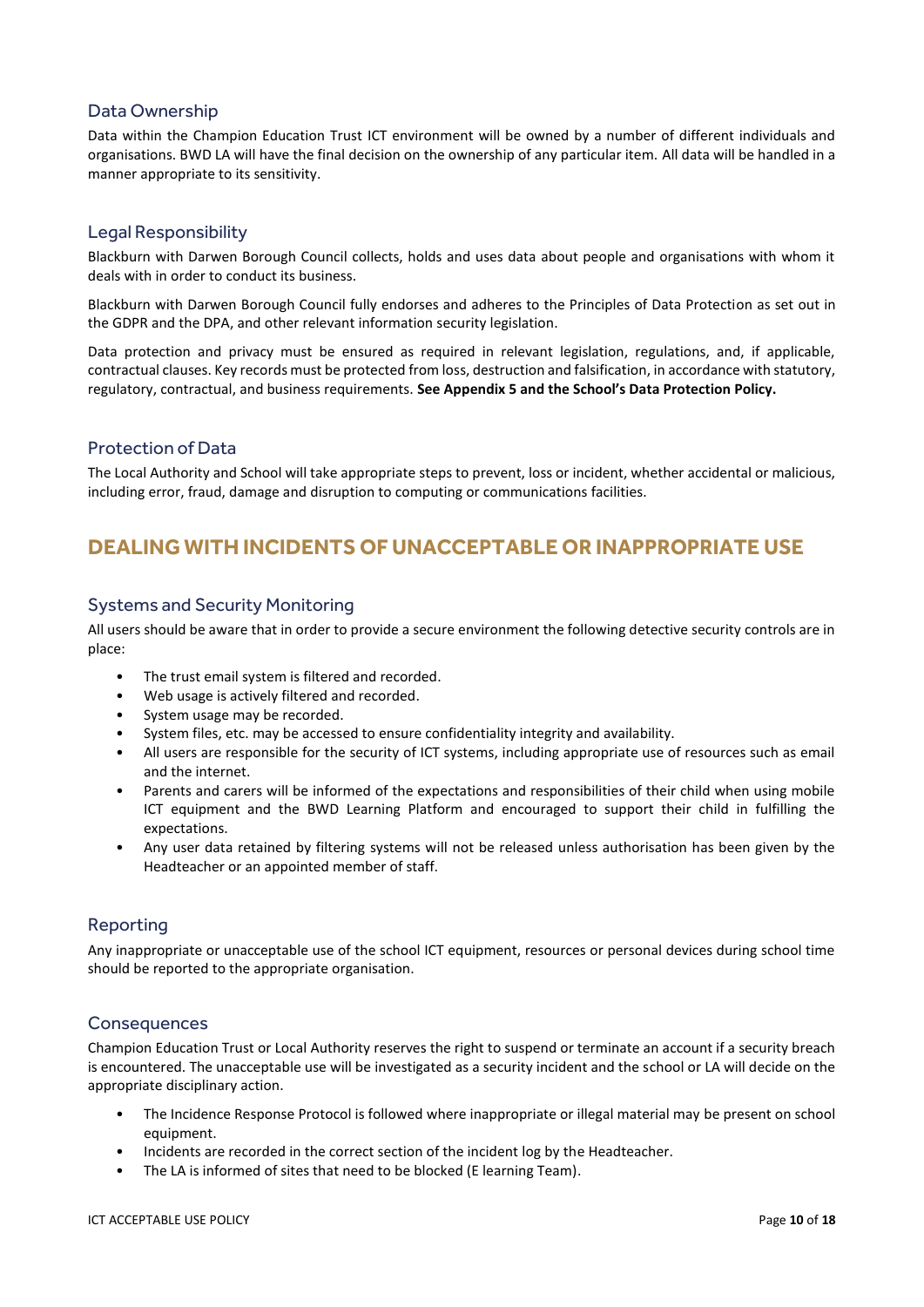- Internal Audit are informed of any potential security breach.
- Appropriate investigations disciplinary procedures are followed.

School and the Local Authority reserve the right to suspend or terminate an account if a security breach is encountered. The unacceptable use will be investigated as a security incident and the school or LA will decide on the appropriate disciplinary action.

Any violations of this security policy should initially be brought to the attention of the Headteacher. Violation of this security policy by a member of school staff may lead to disciplinary proceedings and/or legal proceedings against that individual. Intentional or persistent violation of this security standard by staff of third parties in a contractual relationship with Champion Education Trust, will be treated as a breach of the appropriate contract. Where a student is involved in intentional persistent violation of this policy, appropriate action will be taken by the Headteacher.

#### Incident Response Investigations

It is particularly important that all security and E-Safety incidents are logged and that a detailed record is kept of the investigation and resultant actions. All security incident reports and logs must remain confidential and only authorised personnel will be permitted to view this material. The investigation should, wherever possible, determine the extent of an incident, the impact of the incident, and the source of the incident. It may not always be possible to complete such investigations, but an attempt should be made to get far enough to make a reasonable recommendation as to actions that should be taken as a result of the incident.

The LA/ local law enforcement agency will be contacted if the severity of a security breach necessitates this course of action.

Investigations are normally conducted for all security incidents including but not limited to the following:

- Unauthorised access or an attempt to access a resource or other users account without approval.
- Unauthorised modification to systems whether successful or unsuccessful.
- Unauthorised disclosure of school information.
- Deliberate or unintentional hacking attempts.
- Rogue software or hardware appearing on the Champion Education Trust network.

# <span id="page-11-0"></span>**POLICY REVIEW**

This policy will be reviewed by Champion Education Trust annually.

Due to the rapidly changing nature of technology, this policy may be updated more regularly as a result of advice from the LA. Any changes should be shared with staff at the earliest possible opportunity.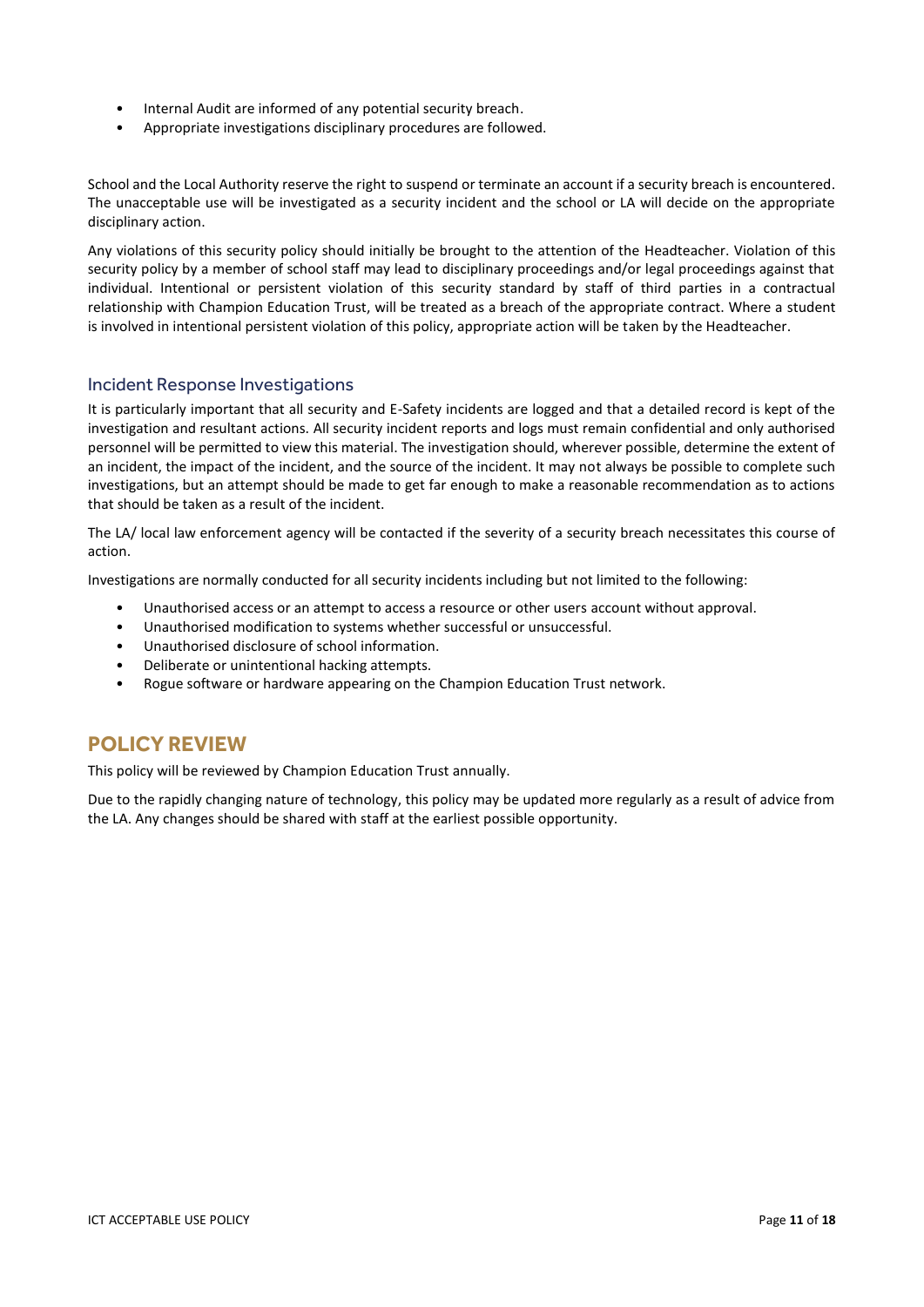# <span id="page-12-0"></span>**APPENDIX 1 - STAFF INFORMATION SYSTEMS CODE OF CONDUCT**

**To ensure that staff are fully aware of their professional responsibilities when using information systems, they are asked to sign this code of conduct. Staff should consult the school's Acceptable Use Policy and E-Safety policy for further information and clarification.**

- ICT equipment and software are the property of the school/Local Authority and I understand that it may be a criminal offence to use it for a purpose not permitted by its owner.
- I understand that I am responsible for my own use of new technologies, and will ensure that I use technology safely, responsibly and legally.
- I understand that school and personal ICT equipment may be used for private purposes out of school directed time only and that the use of school equipment may be monitored and should be in keeping with my professional status
- I understand that I must not use school ICT resources for personal financial gain, gambling, political purposes or advertising.
- I understand that my information systems and Internet use is subject to filtering and as such may be recorded.
- I will respect copyright and intellectual property rights. I will ensure that I have appropriate permissions before using or adapting work that may be the intellectual property of others and will acknowledge the source of all work that is not my own. **See appendix 5.**
- I understand that it is my duty to protect my passwords and personal network login and should log off the network or lock the device before leaving it unattended.
- I will not install any software or hardware without permission.
- I understand my personal responsibility for safeguarding and protection of data and will comply with the data protection Act of 1998 and any other legal, statutory or contractual obligations that the school and LA inform me are relevant. See appendix 5
- I will familiarise myself with the public sector information classification framework. This national Protective Marking System classifies information in the following three levels of classification: unclassified, protect and restricted. See appendix 4
- I will report any known misuses of technology, including the unacceptable behaviours of others to the Headteacher.
- I will respect copyright and intellectual property rights.
- I will report any incidents of concern regarding children's safeguarding to the designated senior person responsible for child protection.
- I will report any incidents of concern regarding suspected or actual failure of technical safeguards to the school E-Safety Lead.
- I will ensure that any electronic communications with students are appropriate to my professional role.
- I will ensure that all electronic communications are written in a professional manner and understand that they are potentially public property.
- I will promote e-safety with students in my care and will help them to develop a responsible attitude to use ICT equipment and to the content they access or create.
- I understand that it is my duty to respect technical safeguards in place and will not attempt to breach technical safeguards, conceal network identities, or gain unauthorised access to systems and services.
- I will take reasonable precautions to prevent damage to or loss of ICT equipment in my charge.

The school may exercise its right to record and monitor the use of the school's technology, including Internet access and email. The school will take the necessary action where it believes unauthorised use of the school's information system may be taking place, or the system may be being used for criminal purposes or for storing unauthorised or unlawful text, imagery or sound.

#### **I have read, understood and will abide by with the Information Systems Code of Conduct.**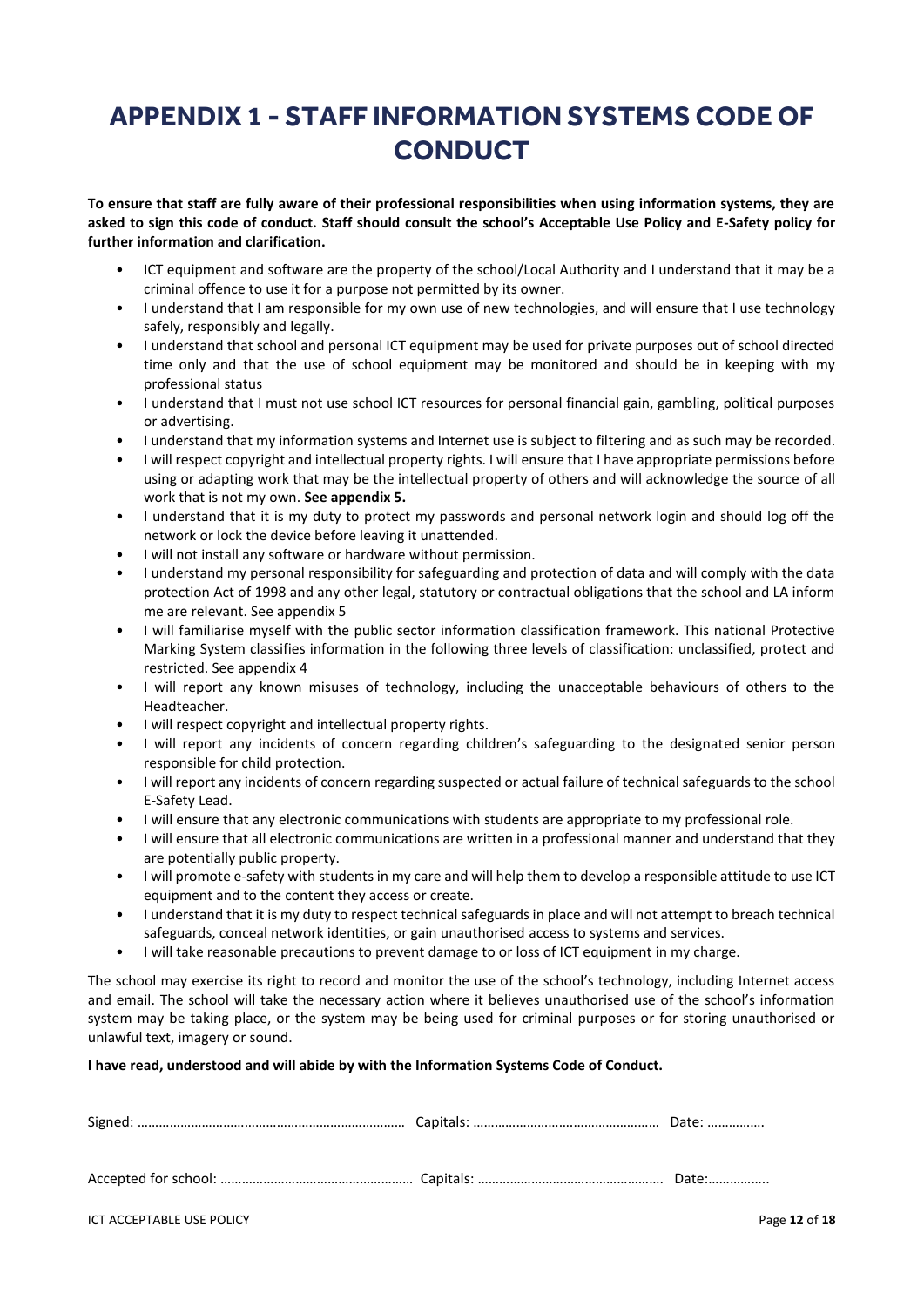# **APPENDIX 2 - PASSWORD SECURITY GUIDANCE**

- <span id="page-13-0"></span>• Staff should use a strong password and keep it confidential. Never write your password down or store it in a computer system. (A strong password contains a mixture of numbers, letters and punctuation)
- Never reveal your passwords to anyone (includes colleagues, BT&IT Service Desk, Line Managers, family and friends)
- Passwords should be changed on a regular basis.
- Never use the 'remember password' function.
- All users must prevent their username and password being used to gain unauthorised access by locking the workstation when it is not in use so that casual overlooking and unauthorised tampering is prevented.
- If you become aware, or suspect, that your password has become known to someone else, you must change it immediately where this is possible and report your concern to the Headteacher.
- Only use the user account to store data that is associated with the school.
- Users must not divulge their account passwords to others, must not permit others to use their accounts, and must not use accounts intended for the sole use of other individuals.
- Log off when leaving the room unattended. It is wise to save work before locking the workstation.
- Do not attempt to use your colleague's credentials.
- Where students have individual passwords, they should not share these with others and inform their teacher if they believe it has been compromised.
- Where students share a common login, they should be taught the importance of treating other students work with respect and keeping their group password secure.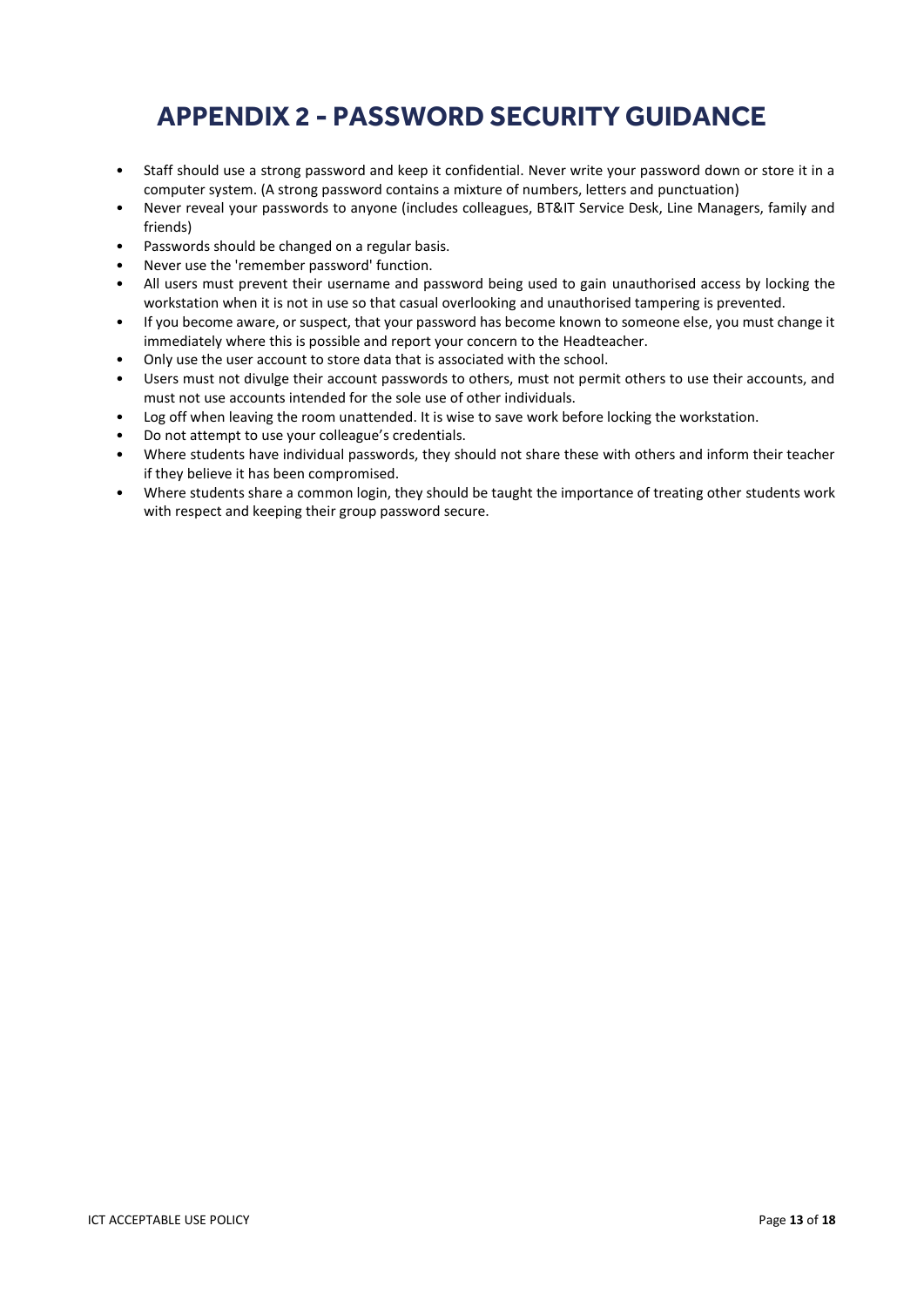# **APPENDIX 3 - ICT ASSET PROTOCOL**

<span id="page-14-0"></span>Where any ICT Asset (any school or LA ICT equipment) is taken outside the site it must be checked out by the relevant person upon leaving the Site and checked in upon return.

Whilst any ICT Asset is outside the Site:

- The person who checked it out shall be responsible for taking all reasonable precautions and care of it and for its safe return.
- It shall not be left unattended in any place or vehicle (whether locked or unlocked) other than the residence of the person who checked it out.
- During Core Hours ensure laptops and any other digital equipment is secured when rooms are empty for extended periods other than school break periods. Outside Core Hours, when not in use, teacher/administrator laptops must either be locked out of sight or taken home by the member of staff.
- It shall not be used where there is any material risk of damage from liquids, impact or otherwise;
- It shall not be lent or entrusted to any other person.
- Any alleged theft shall be reported to the police and a crime reference number obtained and until the number is obtained it shall be deemed to be a loss rather than a theft.

In using any ICT Asset:

- Users shall not attempt to modify or circumvent any antivirus or other security software.
- Users shall not save any data to the Asset that may cause damage or interference or instability to the Asset or any part of the Asset, including any firmware, operating system or other software.
- Users shall comply with the Acceptable Use Policy when accessing the Wide Area Network.

Any person whom the school reasonably suspects may be in breach of this protocol may be denied permission to remove ICT Assets from the Site.

School shall ensure that any student or employee using ICT equipment out of school is aware of this protocol.

The School and Authority shall use reasonable endeavours to ensure that staff and students are informed of all further rules and procedures established from time to protect the security of ICT Assets.

Where any ICT Asset not on long term loan is taken outside the Site it shall be checked out by the relevant person upon leaving the Site and checked in upon return.

Users with devices on long term loan are responsible for returning the device to school on a regular basis, to ensure updates are installed.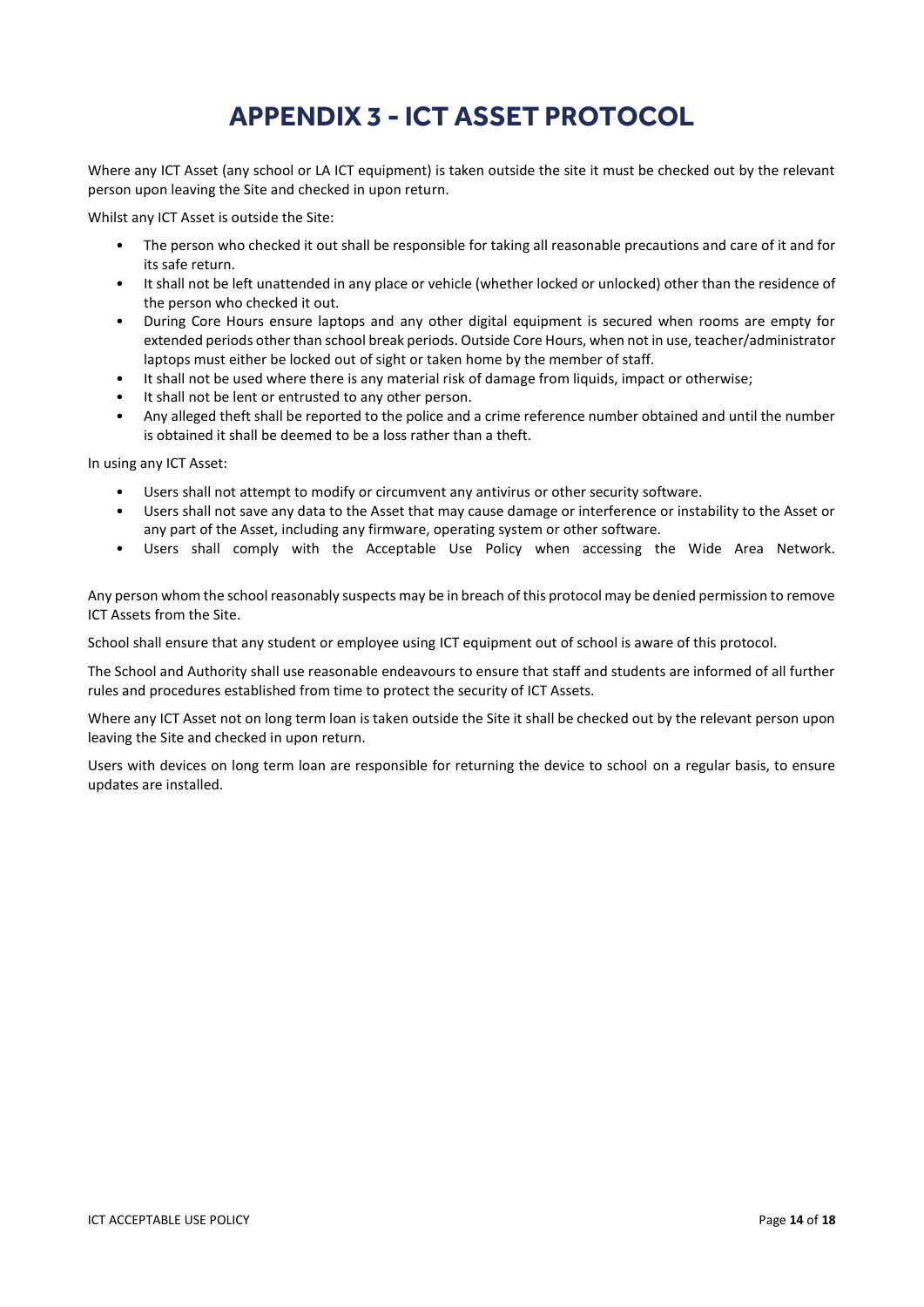# **APPENDIX 4 - INFORMATION CLASSIFICATION**

<span id="page-15-0"></span>Information classification is a means of standardising the way information is assessed, marked and handled according to how confidential it is. The national Protective Marking System to classify information and has been introduced throughout the public sector as the standard framework to allow the safe and appropriate sharing and protection of information. Please familiarise yourself with the following 3 levels of classification from the Protective Marking System, which are referred to throughout this Policy:

# **UNCLASSIFIED**

UNCLASSIFIED is the lowest level of classification and covers all information which can safely be shared or is already publicly available.

Information is UNCLASSIFIED if:

- It is intentionally publicly available
- Disclosure would not adversely affect any individuals, external organisations or the school e.g. School literature, the school website, press releases, all items of public record.

### **PROTECT**

PROTECT is the first level of sensitive information. Information should be classified as PROTECT if "compromise of information would be likely to affect individuals in an adverse manner."

The PROTECT classification should be used where disclosure would:

- Be likely to affect an individual or a small number of individuals in an adverse manner.
- Cause substantial distress to an individual.
- Breach proper undertakings to maintain the confidence of information provided by third parties (for example, breach commercial confidence with a supplier to the school).
- Breach statutory restrictions on the disclosure of information.

Most of the sensitive information which the school handles will be at the PROTECT level of classification. E.g. documents/emails containing name, address, NI, DOB, commercial terms & conditions.

### **RESTRICTED**

RESTRICTED is a higher level of classification than PROTECT and is used where "compromise of information would be likely to affect the national interests in an adverse manner".

The RESTRICTED classification should be used where disclosure would:

- Put an individual at significant risk of harm or long-term distress.
- Release personal information for 1000 or more individuals that is not in the public domain, even if the information is not likely to cause harm or distress (i.e. the release of a large amount of PROTECT classified data relating to individuals).
- Significantly undermine public confidence in the Council or other public body.
- Cause widespread disruption to the work of the Council or other local public sector.
- Organisation.
- Significantly impact the LA and Champion Education Trust ability to discharge it's duties under the Civil Contingencies Act.

The RESTRICTED classification will apply to a small amount of data which the school handles, primarily relating to highly sensitive information on individual students and staff. E.g. documents/emails containing, name, address, NI, DOB, Salary, Pension, Benefit details, investigations, fraud etc.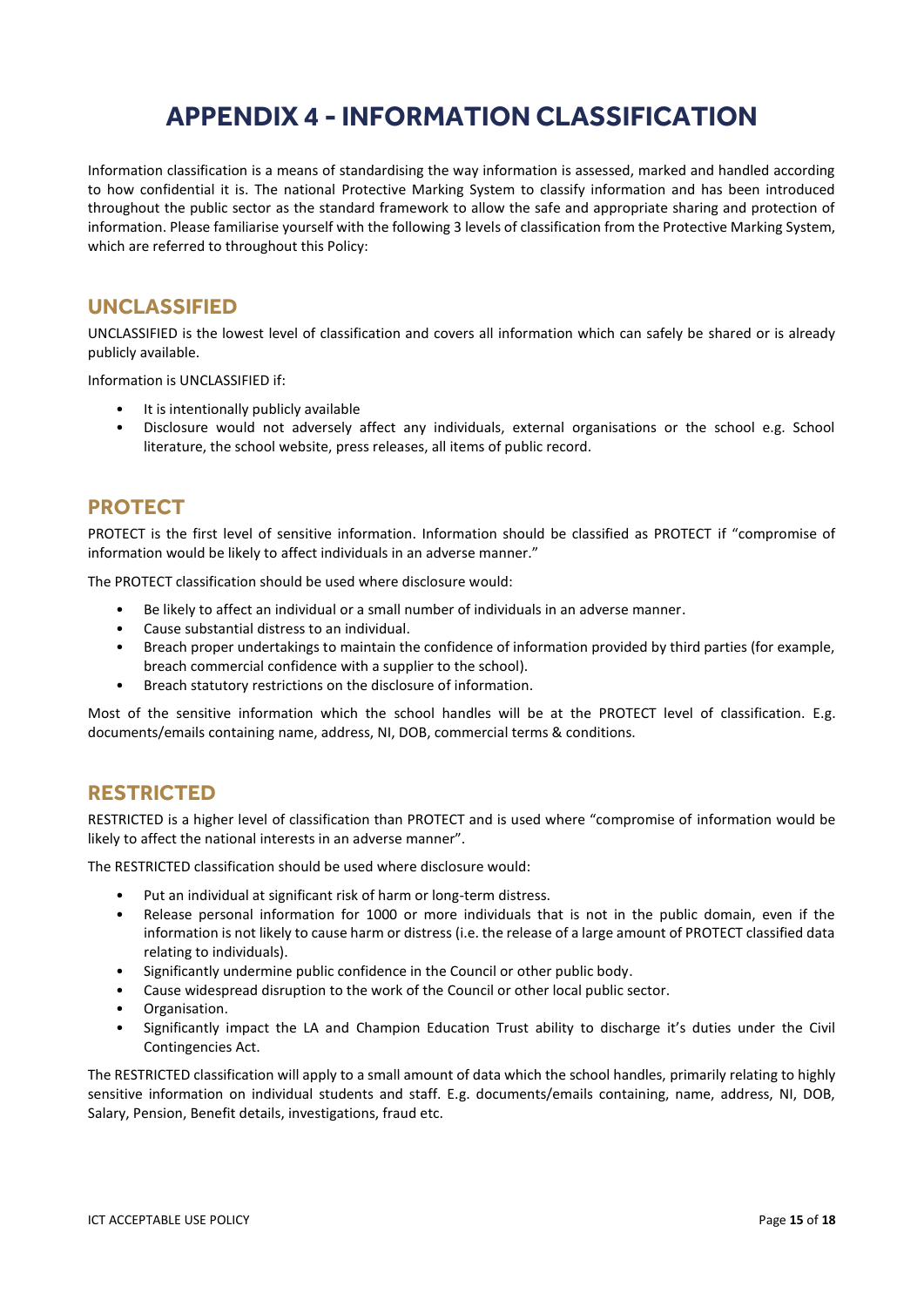# <span id="page-16-0"></span>**APPENDIX 5 - DATA PROTECTION AND OTHER RELEVANT LEGISLATION**

## **BACKGROUND**

The responsibilities referred to in the previous sections recognise the requirements of the current legislation relating to the use of ICT systems, which comprise principally of:

- General Data Protection Regulation.
- Data Protection Act 2018.
- Computer Misuse Act 1990.
- Copyright, Designs and Patents Act 1988.

It is important that all staff are aware that any infringement of the provisions of this legislation may result in disciplinary, civil and/or criminal action.

The general requirements arising from these acts are described below.

# **GENERAL DATA PROTECTION REGULATION AND THE DATA PROTECTION ACT 2018**

The General Data Protection Regulation and the Data Protection Act 2018 exists to regulate the use of computerised information about living individuals and gives rights to individuals about whom personal data is recorded (Data Subjects). They may obtain personal data held about themselves, should be told about the use of personal data and can expect it to be accurate. The act places obligations on those who record and use personal data (Data Users). They must follow sound and proper practices, known as the Data Protection principles. Principle 6, integrity and confidentiality, requires that security is in place during the collection, use and storage of personal data.

Any requests to view personal data must be in line with the GDPR and Access to Information procedures.

To be able to meet the requirements of the GDPR and the DPA, the Headteacher is required to compile a list of processing, giving details and usage of all relevant personal data held on computer within the school and notify the Information Commissioner of their processing. It is important that amendments are submitted where the scope of the system extends to new areas of operation. The GDPR and DPA 2018 are consistent with the principles established in the 1998 Act.

It is important that all users of personal data are aware of, and are reminded periodically of, the requirements of the act and, in particular, the limitations on the storage and disclosure of information.

Failure to comply with the provisions of the prevailing Act and any subsequent legislation and regulations relating to the use of personal data may result in prosecution by the Data Protection Registrar.

### **COMPUTER MISUSE ACT 1990**

Under the Computer Misuse Act 1990 the following are criminal offences, if undertaken intentionally:

- Unauthorised access to a computer system or data.
- Unauthorised access preparatory to another criminal action.
- Unauthorised modification of a computer system or data.

All users must be given written notice that deliberate unauthorised use, alteration, or interference with a computer system or its software or data, whether proprietary or written 'in-house', will be regarded as a breach of school policy and may be treated as gross misconduct and that in some circumstances such a breach may also be a criminal offence.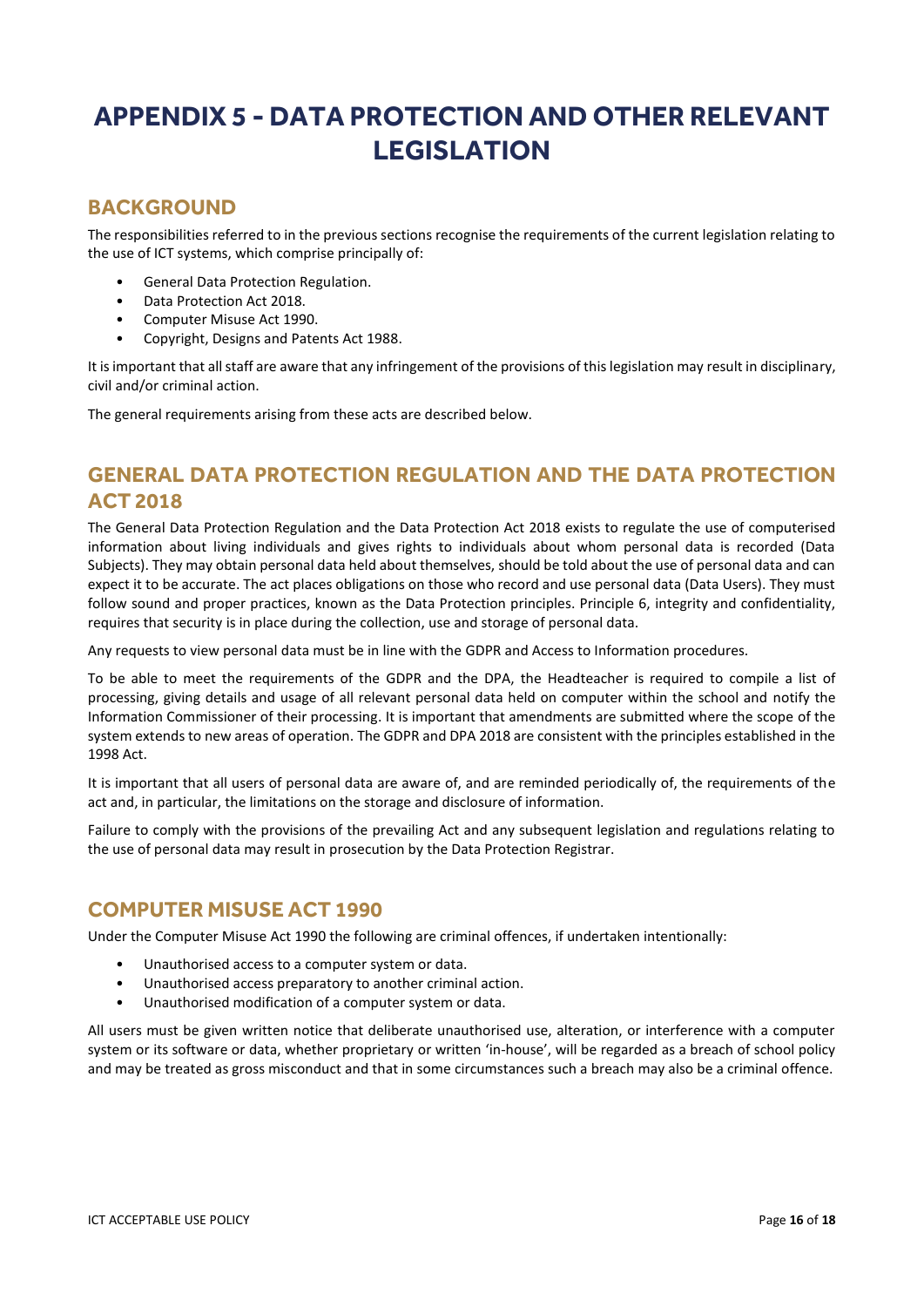# **COPYRIGHT, DESIGNS AND PATENTS ACT 1988**

The Copyright, Designs and Patents Act 1988 provides the legal basis for the protection of intellectual property which includes literary, dramatic, musical and artistic works. The definition of "literary work" covers computer programs and data.

If an organisation is using illegal copies of software the organisation may face not only a civil suit, but corporate officers and individual employees may have criminal liability. If liability is proven this could lead to an unlimited fine and up to ten years imprisonment per offence.

Where computer programs and data are obtained from an external source they remain the property of the originator. Our permission to use the programs or data will be governed by a formal agreement such as a contract or licence.

All copying of software is forbidden by the Act unless it is in accordance with the provisions of the Act and in compliance with the terms and conditions of the respective licence or contract.

All users must be given written notice that failure to comply with the provisions of the Act will be regarded as a breach of school policy and may be treated as gross misconduct and may also result in civil or criminal proceedings being taken.

# **THE REGULATION OF INVESTIGATORY POWERS ACT 2000**

The Act specifies that communications may be monitored and recorded for "a legitimate purpose" such as system and employee performance monitoring; detection and prevention of crime; detection of unauthorised use (including unauthorised use by employees; protecting against hackers and viruses; and ensuring the Council is complying with regulatory or self-regulatory practices or procedures relevant to the business.

Monitoring can only be carried out legally if the organization concerned has informed its staff that it is undertaking monitoring for these purposes. The provisions of the RIP Act have been taking into account in the formulation of Council policy relating to email and telephone use as detailed later in this document. Consistent with the LA and Champion Education Trust policies for Misconduct and Workplace Harassment and Equal Opportunities, non-adherence to this policy may result in disciplinary action being taken by the Council that may result in dismissal and/or Civil or Criminal Court action.